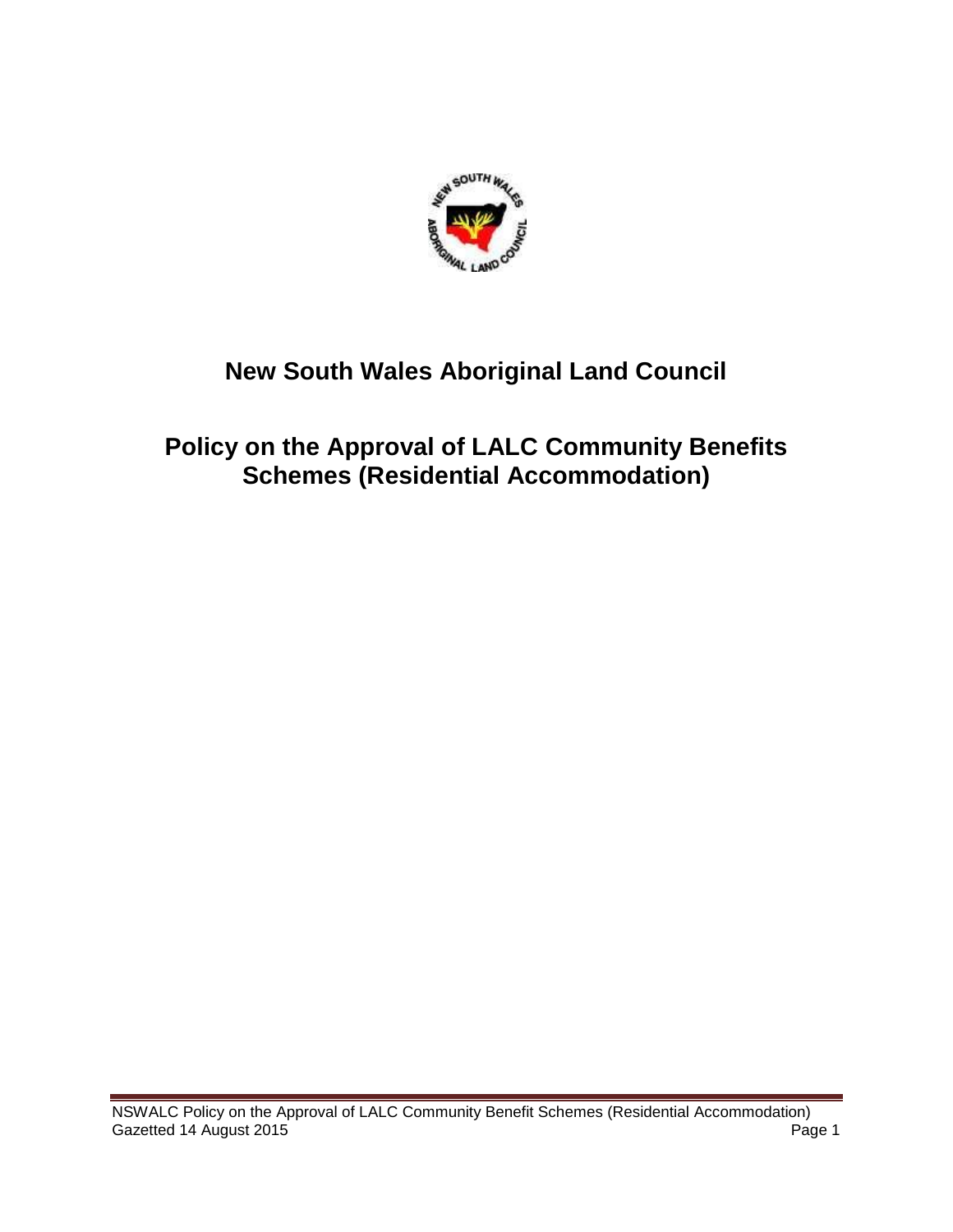## **TABLE OF CONTENTS**

| 1     |                                                                                               |                                                                                      |  |  |
|-------|-----------------------------------------------------------------------------------------------|--------------------------------------------------------------------------------------|--|--|
|       | 1.2                                                                                           | What housing schemes does this policy apply to? Rental accommodation only  4         |  |  |
|       | 1.3                                                                                           |                                                                                      |  |  |
|       | 1.4                                                                                           |                                                                                      |  |  |
| 2     |                                                                                               |                                                                                      |  |  |
|       | 2.1                                                                                           |                                                                                      |  |  |
|       | 2.2                                                                                           |                                                                                      |  |  |
|       | Statutory framework for the provision of housing under approved social housing schemes 6<br>3 |                                                                                      |  |  |
|       | 3.1                                                                                           |                                                                                      |  |  |
|       | 3.2                                                                                           |                                                                                      |  |  |
|       | 3.3                                                                                           |                                                                                      |  |  |
|       | 3.4                                                                                           |                                                                                      |  |  |
|       | 3.5                                                                                           | Can NSWALC impose conditions on an approval for a social housing scheme? 8           |  |  |
|       | 3.6                                                                                           | Can NSWALC revoke an approval for a social housing scheme?  8                        |  |  |
|       | 3.7                                                                                           | What if NSWALC does not approve a scheme, or revokes an approval?  8                 |  |  |
|       | 3.8                                                                                           | If NSWALC refuses to approve, or imposes conditions, what rights of review or appeal |  |  |
| 4     |                                                                                               |                                                                                      |  |  |
|       | 4.1                                                                                           |                                                                                      |  |  |
|       | 4.2                                                                                           | When must a LALC seek NSWALC's approval of aCommunity Benefits Scheme for the        |  |  |
|       |                                                                                               |                                                                                      |  |  |
| 4.2.1 |                                                                                               | "Existing social housing schemes" must be approved before 1 January 2013 9           |  |  |
|       | 4.2.2                                                                                         |                                                                                      |  |  |
|       | 4.3                                                                                           |                                                                                      |  |  |
|       | 4.4                                                                                           |                                                                                      |  |  |
|       | 4.4.1                                                                                         |                                                                                      |  |  |
|       | 4.4.2                                                                                         |                                                                                      |  |  |
|       | 4.5                                                                                           | Material changes to a CBS (Residential Accommodation) that may require an            |  |  |
| 5     |                                                                                               | Can NSWALC be satisfied that the scheme meets the statutory requirements?11          |  |  |
|       | 5.1                                                                                           | Statutory requirement A: Does the scheme comply with the ALRA and the ALR            |  |  |
|       |                                                                                               |                                                                                      |  |  |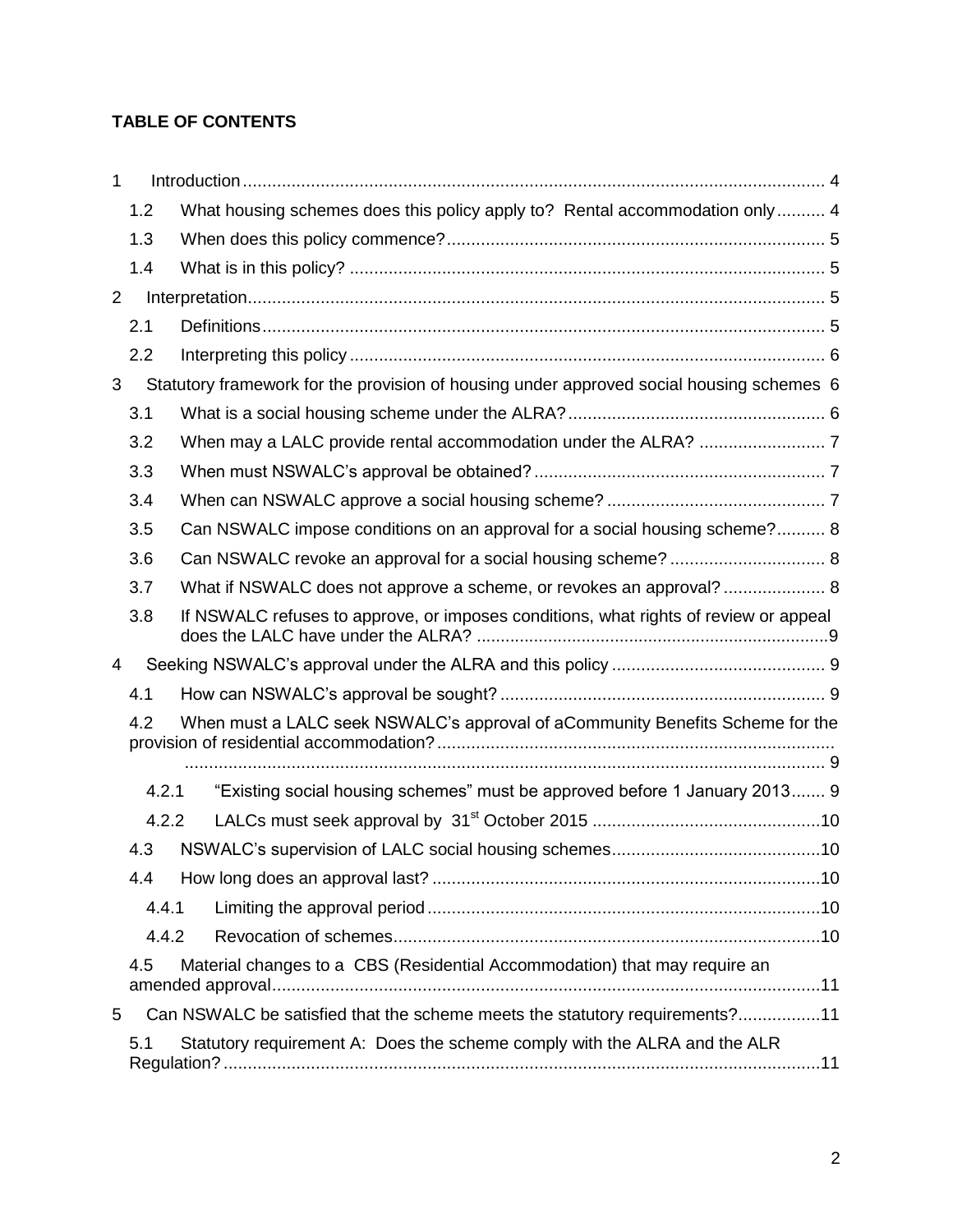|                | 5.2 | Statutory requirement B: Is the scheme consistent with any applicable policy of the                                                                                       |
|----------------|-----|---------------------------------------------------------------------------------------------------------------------------------------------------------------------------|
|                | 5.3 | Statutory requirement C: Is the scheme consistent with the LALC's community, land                                                                                         |
|                | 5.4 |                                                                                                                                                                           |
|                | 5.5 |                                                                                                                                                                           |
|                | 5.6 |                                                                                                                                                                           |
|                | 5.7 | Statutory requirement E: The proposed scheme is not likely to prevent the Local<br>Aboriginal Land Council from being able to meet its debts as and when they fall due?15 |
|                | 5.8 | Statutory requirement $F:$ The need for the proposed benefits is not otherwise being                                                                                      |
| 6              |     | What action may NSWALC take where social housing schemes are not approved?16                                                                                              |
|                | 6.1 | Action to assist the LALC to decide what to do with a scheme that is not approved (or                                                                                     |
|                | 6.2 | Action if a LALC provides a scheme without NSWALC's approval 17                                                                                                           |
| $\overline{7}$ |     | Interaction of the ALRA and NSWALC's approval with the Aboriginal Housing Act 1998                                                                                        |
|                | 7.1 | Does NSWALC have to consider a scheme even if the AHO is considering registration                                                                                         |

[of the LALC as a housing provider?.......................................................................................18](#page-17-0)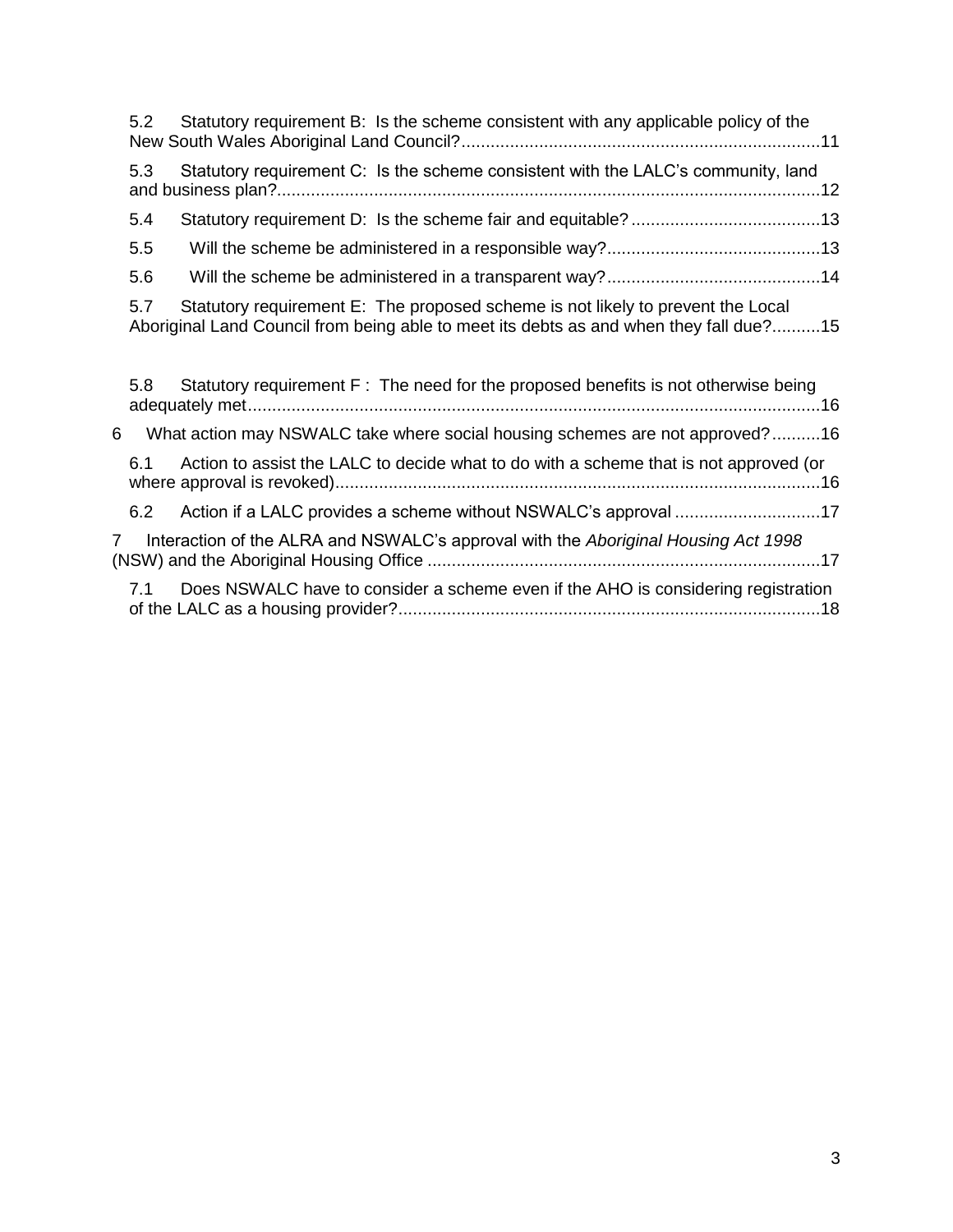Introduction:

- (1) Many Local Aboriginal Land Councils ("LALCs") provide residential accommodation to their members and other Aboriginal people in their areas. This accommodation is made available to members and other Aboriginal people under residential lease agreements.
- (2) Under the *Aboriginal Land Rights Act 1983* (the "ALRA") the provision of residential accommodation (including rental accommodation) is referred to as a "Community Benefits Scheme". The ALRA says that a LALC may, in accordance with an approval of the NSW Aboriginal Land Council (NSWLAC), directly or indirectly, provide community benefits under community benefits schemes and provide, acquire, construct, upgrade or extend residential accommodation for Aboriginal persons in its area. For the purposes of this policy, such schemes will be referred to as a CBS (Residential Accommodation).
- (3) Further, NSWALC must only approve a CBS (Residential Accommodation) if it is satisfied that the scheme complies with specific requirements set out in the ALRA.
- (4) One of the statutory requirements that NSWALC must be satisfied of prior to giving approval is whether the scheme is consistent with any applicable policy of NSWALC.
- (5) Written policy is desirable to promote consistency in NSWALC decision making and to provide some greater predictability and certainty about how applications for approval will be treated by NSWALC.
- (6) In order to give guidance to NSWALC itself and to LALCs about how NSWALC will perform this approval function, NSWALC has made this policy which sets out some of the considerations that NSWALC will take into account when determining whether the statutory requirements have been fulfilled.

## <span id="page-3-0"></span>1.1 **What housing schemes does this policy apply to? Rental accommodation only**

- (1) The terms Community Benefits Scheme and residential accommodation are wide enough to cover all schemes under which a LALC provides "residential accommodation" for Aboriginal persons. That is, they are wide enough to cover schemes under which the accommodation is leased from the LALC under a tenancy agreement.
- (2) This policy, is **only** concerned with the approval of community benefits schemes for the provision of *rental accommodation*– that is, where the LALC itself leases housing to tenants, with or without the assistance of any external manager or agent such as a real estate agent.
- (3) Approval is not required for those LALCs who operate a community benefits scheme involving the provision of residential accommodation to members under lease agreements where the LALC is:
	- a) A registered Aboriginal housing organisation (within the meaning of the Aboriginal Housing Act 1998), or
	- b) A registered community housing provider (within the meaning of the Community Housing Providers National Law (NSW)).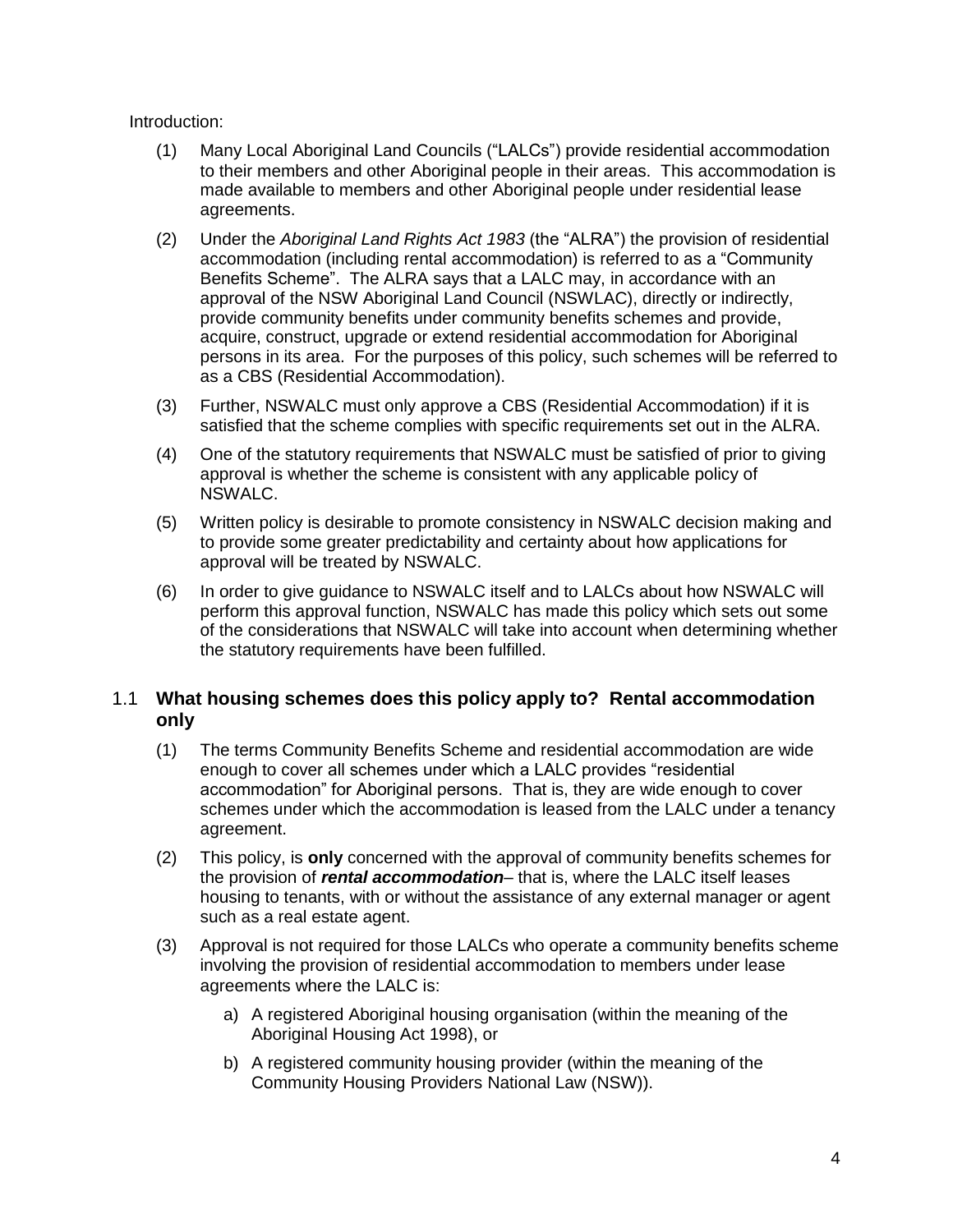## <span id="page-4-0"></span>1.2 **When does this policy commence?**

- (1) This policy is made pursuant to s.113 of the ALRA, and in accordance with s.114 of the ALRA.
- (2) This policy will have effect and be applied from the date when it is published in the Gazette.

## <span id="page-4-1"></span>1.3 **What is in this policy?**

This policy has 5 main sections. These are as follows:

- Section 3 "Statutory framework for the provision of housing under an approved CBS (Residential Accommodation) – discusses the statutory framework for the approval of a LALC benefits scheme in relation to the provision of residential accommodation.
- Section 4 "Seeking NSWALC's approval" describes how and when applications to NSWALC for approval of LALC benefits schemes in relation to the provision of residential accommodation should be made.
- Section 5 "Can NSWALC be satisfied that the scheme meets the statutory requirements?" – provides guidance at a broad level about considerations that NSWALC will take into account when determining whether it can approve a scheme.
- Section 6 "What action may NSWALC take where CBS (Residential Accommodation) schemes are not approved?" – outlines the sorts of action that NSWALC may take in cases where it does not approve a scheme (or approval is revoked) but the LALC continues to provide the housing.
- Section 7 "Interaction of the ALRA and NSWALC's approval with the *Aboriginal Housing Act 1998* (NSW) and the Aboriginal Housing Office" – describes ways the two statutory regimes and approval/registration processes interact. –.

## <span id="page-4-2"></span>**2 Interpretation**

## <span id="page-4-3"></span>2.1 **Definitions**

- (1) Words and expressions used in this policy have the same meaning as they have in Division 4 of Part 2 of the ALRA.
- (2) Further, references to section numbers (e.g. s.42G) are references to sections in the ALRA (except where the section number is followed by the name of another Act).
- *(3)* In addition, the following words and expressions used in this policy have the following meanings:
	- *AHA:* means the *Aboriginal Housing Act 1998*
	- *AHO*: means the Aboriginal Housing Office
	- *ALRA*: means the *Aboriginal Land Rights Act 1983*

*ALR Regulation*: means the *Aboriginal Land Rights Regulation 2014*

*LALC*: means a Local Aboriginal Land Council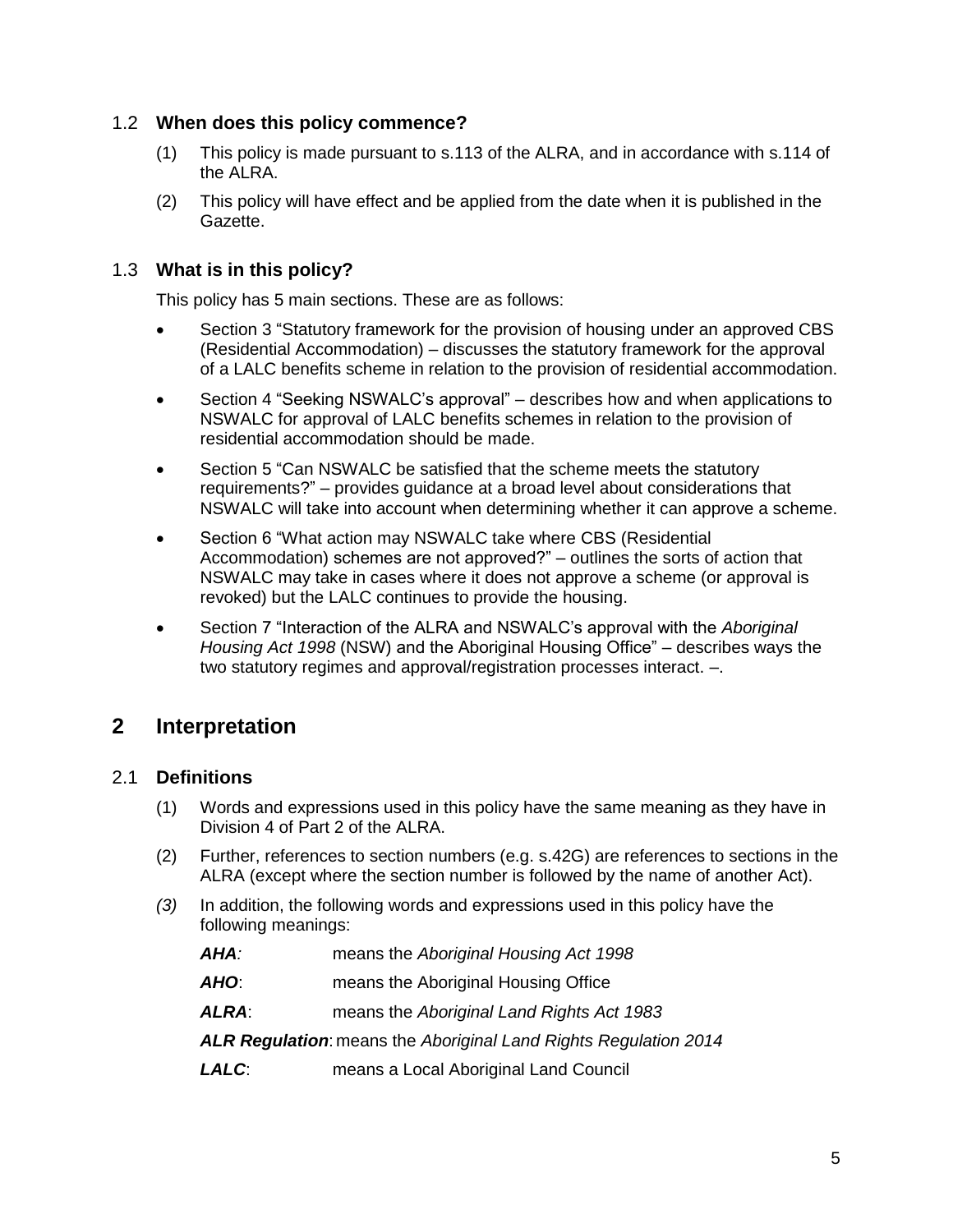- *Material change*: means a change that will affect the statutory basis on which the scheme was approved or its viability (see clause 4.5 for further information).
- *NSWALC*: means the New South Wales Aboriginal Land Council

## <span id="page-5-0"></span>2.2 **Interpreting this policy**

- (1) Importantly, this policy is not law and should not be read as such.
- (2) If anything in this policy appears to be in conflict with anything in the ALRA or ALR Regulation (or any other law) then it must be read, if possible, so that it does not conflict.
- (3) If the meaning of anything in this policy is open to doubt, it should be read so as to give best effect to the purposes that are evident throughout this policy (and consistently with the ALRA and ALR Regulation).

## <span id="page-5-1"></span>**3 Statutory framework for the provision of housing under approved community benefits schemes (residential accommodation)**

## <span id="page-5-2"></span>3.1 **What is a Community Benefits Scheme (Residential Accommodation) under the ALRA?**

- (1) Under the ALRA, a CBS (Residential Accommodation) is any residential accommodation that is acquired or provided by or on behalf of a LALC for Aboriginal persons in its area. (ss. 52A (1)). This includes the construction, upgrading and extension of any such accommodation.
- (2) The ALRA used to provide a special category of community benefit schemes called social housing schemes, including 'existing social housing schemes' where a LALC was providing residential accommodation as at **30 June 2007**. These schemes now all fall within the definition of a CBS (Residential Accommodation)
- (3) NSWALC understands a CBS (Residential Accommodation) to be the operation or proposed operation of all of the essential components of a LALC's residential accommodation for members and other Aboriginal persons in its area. In relation to residential accommodation schemes for rental accommodation (which are the subject of this policy), this will include:
	- the properties that will be leased;
	- the policies and practices of the LALC about things such as:
		- how the housing is allocated;
		- how the rents are set and the other terms under which the housing will be provided;
		- the collection of rents and enforcement of tenancy agreements,
	- the services to be provided by the LALC, including essential repairs and maintenance,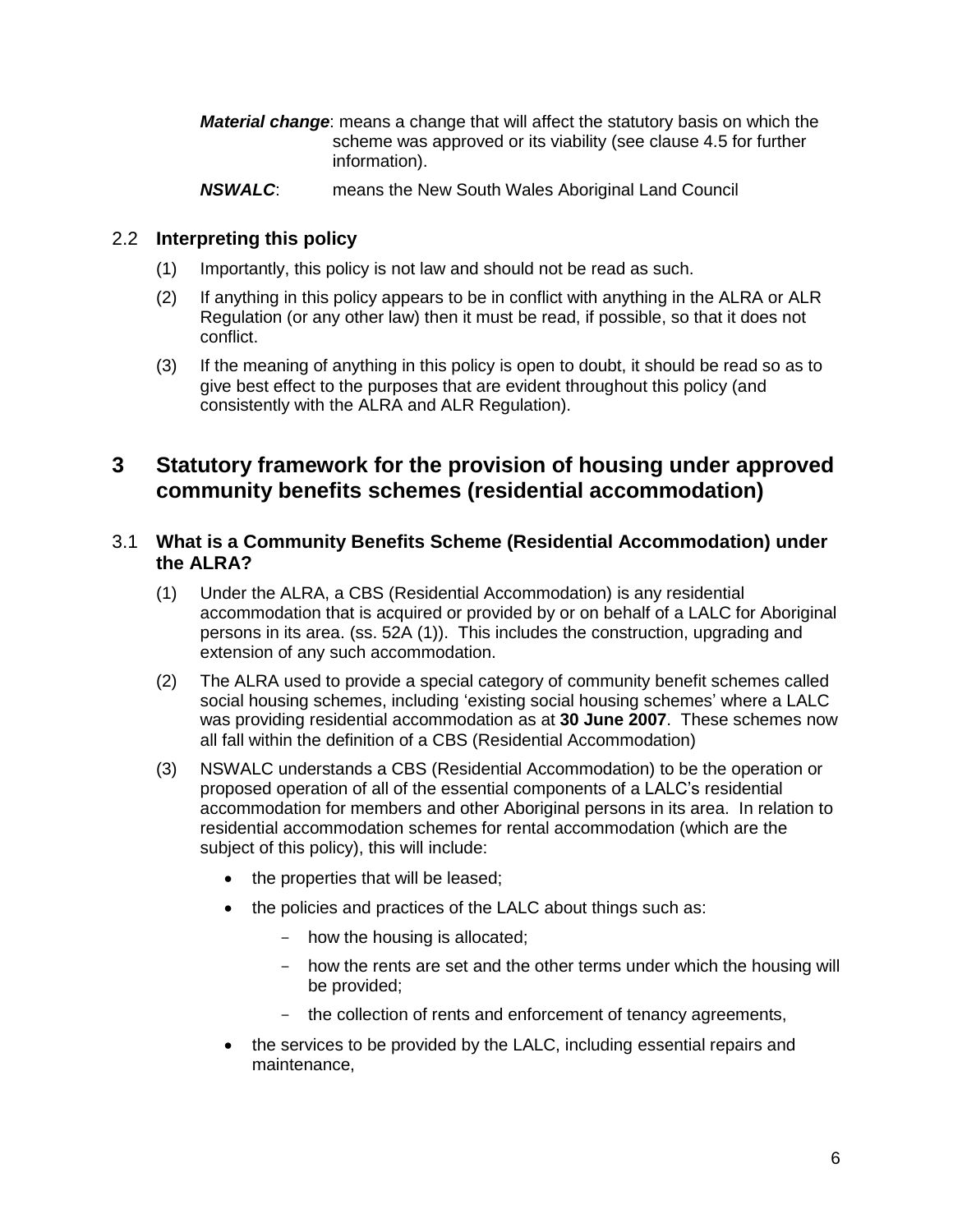- how all the expenses of the scheme (including those required for maintenance and repairs, rates, charges and insurances, building new houses, employment costs for any LALC staff who administer the scheme, fees for any external providers who assist the LALC) will be met (including by the collection of rents, external grants and assistance from the AHO or other external sources, and all other income streams),
- any arrangements with external service providers, including real estate agents, which the LALC may use to assist with the operation of the scheme.
- (4) When a LALC seeks approval for a housing related community benefits scheme, it will be seeking approval for the whole of that scheme. NSWALC's approval of a CBS (Residential Accommodation) will be an approval of the whole scheme as described by the LALC.

#### <span id="page-6-0"></span>3.2 **When may a LALC provide rental accommodation under the ALRA?**

The ALRA says that a LALC may provide or continue to provide rental accommodation to its members and/or other Aboriginal people:

- (a) only under a community benefits scheme; and
- (b) only with NSWALC's approval.

(ss.52A(1) and cl. 60 of Schedule 4).

#### <span id="page-6-1"></span>3.3 **When must NSWALC's approval be obtained?**

(1) Generally, a LALC must obtain NSWALC's approval for its CBS (Residential Accommodation) *before* it provides accommodation under the scheme. Otherwise, it would be providing the accommodation without NSWALC's approval contrary to the ALRA (s.52A (1)).

#### <span id="page-6-2"></span>3.4 **When can NSWALC approve a social housing scheme?**

- (1) The ALRA says that NSWALC *must not* approve a social housing scheme *unless* it is satisfied that:
	- (a) the scheme complies with the ALRA and ALR Regulations;
	- (b) the scheme is consistent with any applicable policy of NSWALC;
	- (c) the scheme is consistent with the community, land and business plan (if any) of the LALC;
	- (d) the scheme is fair and equitable and will be administered in a responsible and transparent way;
	- (e) the proposed scheme is not likely to prevent the LALC from being able to meet its debts as and when they fall due;
	- (f) the need for the proposed benefits is not otherwise being adequately met.

(see ss.52A(2)).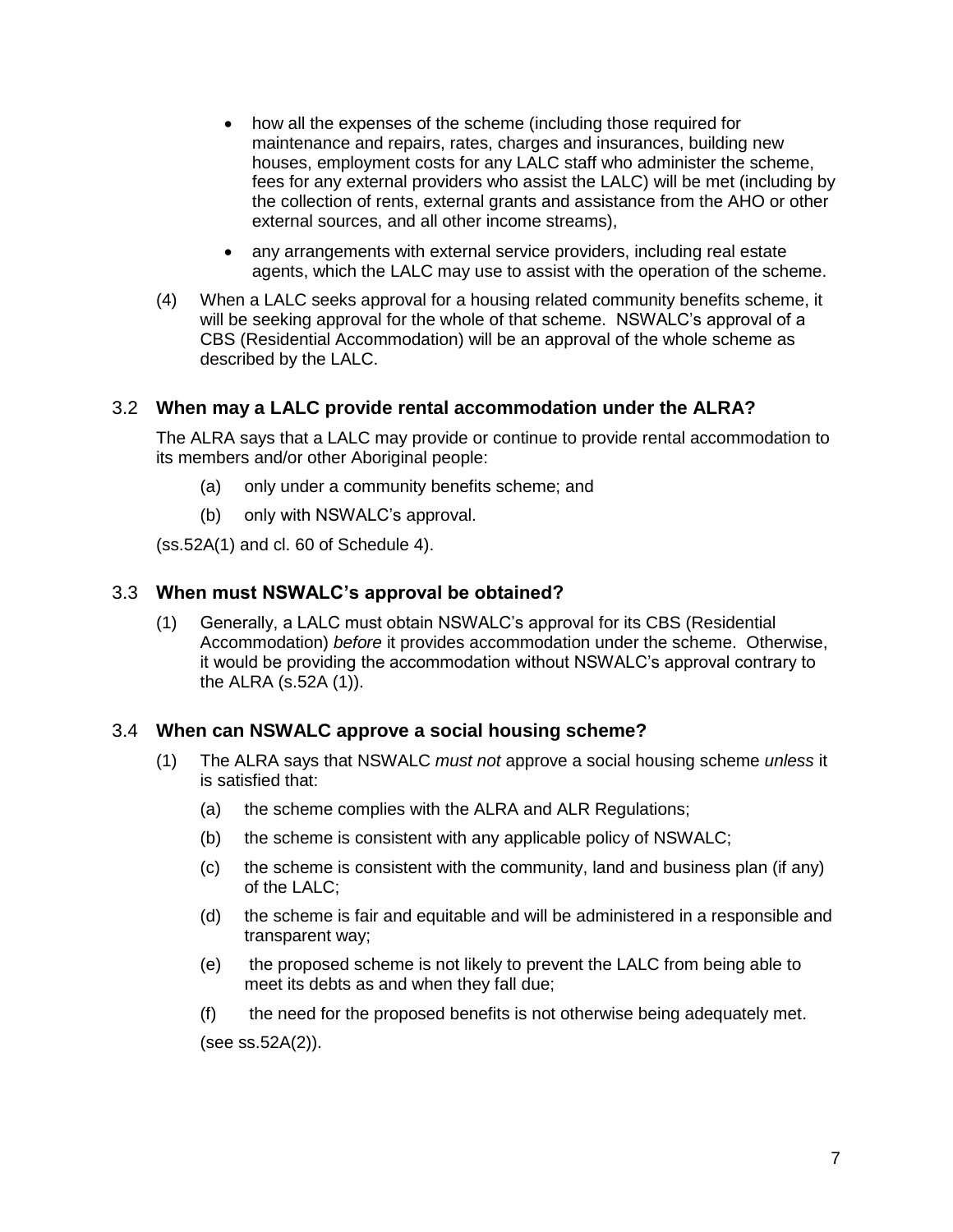### <span id="page-7-0"></span>3.5 **Can NSWALC impose conditions on an approval for a CBS (Residential Accommodation)**

- (1) Section 119(1) of the ALRA allows NSWALC to impose conditions on any approval given under the Act NSWALC may also impose a time within which a condition must be complied with (section 119(2)).
- (2) One example of a condition that NSWALC may impose is where a LALC has indicated that they will increase rents over a 12 month period to ensure that the income of the scheme is sufficient to meet all costs of the scheme. NSWALC may approve the scheme on the condition that the LALC demonstrate that it has increased rents within the specified timeframe ie 12 months from approval. Another example of a condition that NSWALC may impose is a condition to ensure that the LALC continues to fund the scheme in the manner it proposes in its application for approval. This could mean that if a LALC identifies an income stream (such as rental income from commercial lands) that it plans to use in the scheme to make it financially viable, NSWALC may require, as a condition of its approval, that this income stream continue to be applied to the scheme during the term of the approval.

## <span id="page-7-1"></span>3.6 **Can NSWALC revoke an approval for a Community Benefits Scheme (Residential Accommodation)?**

- (1) One of NSWALC's functions is to consider and approve the provision of community benefits schemes by or on behalf of LALCs. While there is no specific legislative requirement for NSWALC to supervise a LALC community benefit scheme, this policy establishes a framework whereby LALCs will need to report to NSWALC periodically on the operation of their CBS (Residential Accommodation) so that NSWALC can assure itself that the scheme is being operated in accordance with the approval provided by the NSWALC.
- (2) NSWALC may revoke its approval of a CBS (Residential Accommodation) (section  $119(4)$ ).

This may be done where NSWALC considers that a scheme no longer fulfils the statutory requirements or where a condition of the NSWALC approval is breached or not satisfied by the LALC and no extension of time is given for the LALC to remedy this situation. For example, NSWALC may have to revoke an approval if an approved scheme fails to generate sufficient income to enable the LALC to meet the requirements of s. 52A(2)(e) of the ALRA.

(3) Another example of when NSWALC may have to consider revoking an approval is if it could no longer be satisfied that the LALC could run the scheme transparently, for example, where the LALC does not comply with NSWALC's policy or its own policies

## <span id="page-7-2"></span>3.7 **What if NSWALC does not approve a scheme, or revokes an approval?**

- (1) A LALC can only operate a CBS (Residential Accommodation) if it is approved by NSWALC. A LALC will contravene the Act if it operates a scheme without approval. Some consequences for this are provided for in the ALRA.
- (2) Part 6 of this policy provides some guidance on steps that NSWALC may take, or encourage the LALC to take, if a LALC provides or continues to provide social housing without approval.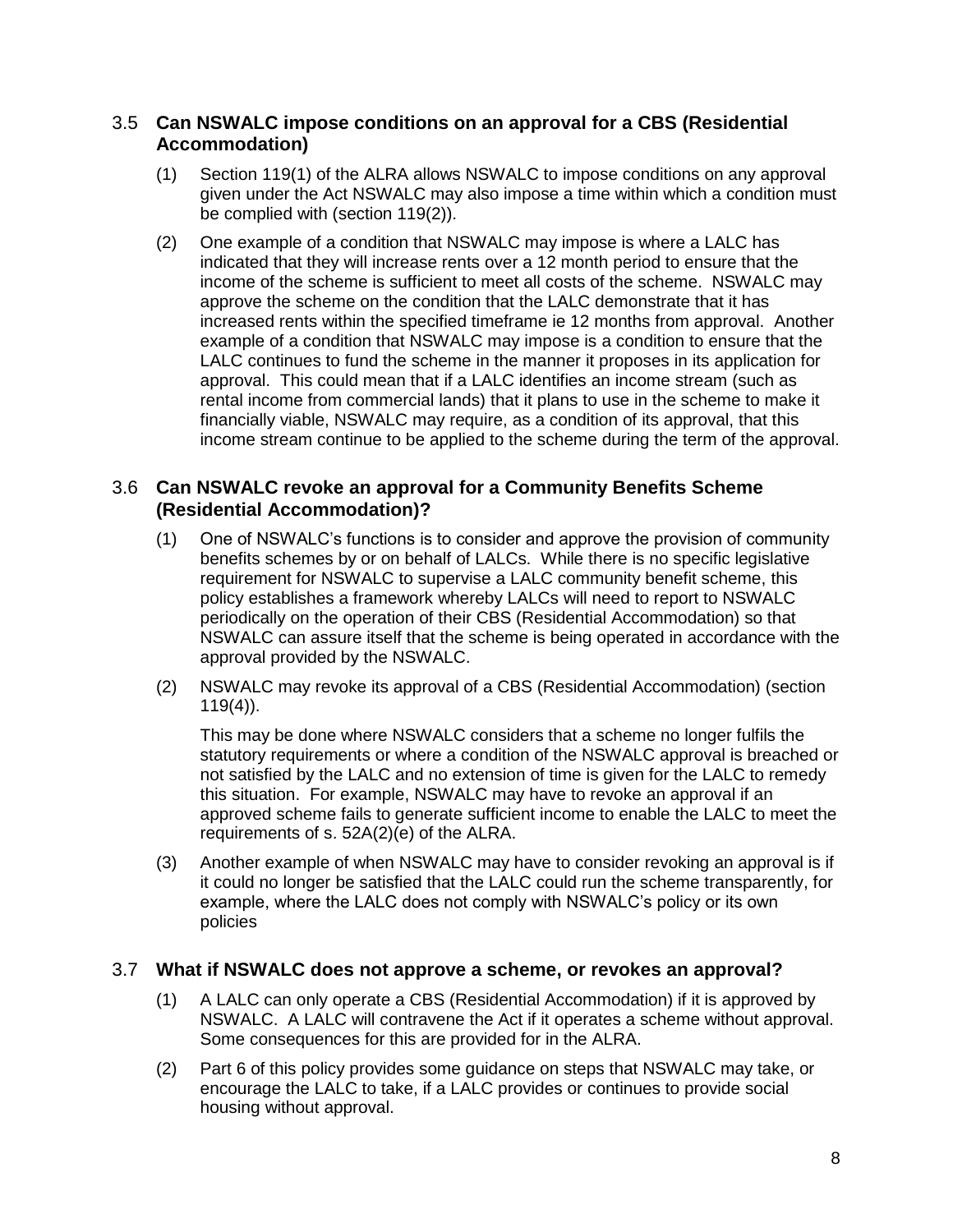#### <span id="page-8-0"></span>3.8 **If NSWALC refuses to approve, or imposes conditions, what rights of review or appeal does the LALC have under the ALRA?**

- (1) If a LALC is unhappy with a decision made by NSWALC, it can contact the NSWALC to discuss its concerns within 30 days of the decision.
- (2) If a LALC disagrees with a decision made by NSWALC, the LALC can ask the Registrar appointed under the ALRA to mediate, conciliate or arbitrate any dispute with NSWALC.
- (3) If a LALC believes that NSWALC's decision is unlawful it may seek the review of a decision of NSWALC by the Land and Environment Court (pursuant to s. 20 of the *Land and Environment Court Act 1979*).

## <span id="page-8-1"></span>**4 Seeking NSWALC's approval under the ALRA and this policy**

## <span id="page-8-2"></span>4.1 **How can NSWALC's approval be sought?**

- (1) It is the responsibility of a LALC operating or proposing to operate a CBS (Residential Accommodation) to seek NSWALC's approval for that scheme.
- (2) It is the responsibility of a LALC applying for NSWALC's approval to demonstrate to NSWALC that it has satisfied the criteria that NSWALC must have regard to in order to approve the scheme.
- (3) NSWALC will publish an application form for LALCs to use to apply for approval of its CBS (Residential Accommodation). This application form will be intended to assist a LALC to identify the elements of the scheme or schemes that it is seeking approval for.
- (4) NSWALC will also publish procedural guidelines that will provide greater detail on the sorts of evidence that a LALCs should provide to NSWALC to obtain its approval.

## <span id="page-8-4"></span><span id="page-8-3"></span>4.2 **When must a LALC seek NSWALC's approval of a Community Benefits Scheme for the provision of residential accommodation?**

#### **4.2.1 Community Benefit Schemes (Residential Accommodation)" must be approved before 1 January 2016**

- (1) Under this policy, any LALC that operates a CBS (Residential Accommodation) that is **not** a registered housing organisation (within the meaning of the Aboriginal Housing Act 1988) or a registered community housing provider (within the meaning of the Community Housing Providers National Law (NSW)) or a LALC that has previously obtained NSWALC approval for the operation of a community benefit scheme for the provision of residential accommodation under NSWALC's SHAPE process, will be required to obtain NSWALC approval for the operation of that scheme before the  $1<sup>st</sup>$  January 2016.
- (2) Any LALC who is providing, and intends to continue to provide residential accommodation under an existing community benefit scheme will need to obtain NSWALC's approval of that scheme *before 1 January 2016* otherwise it cannot lawfully continue to provide that accommodation from 1 January 2016.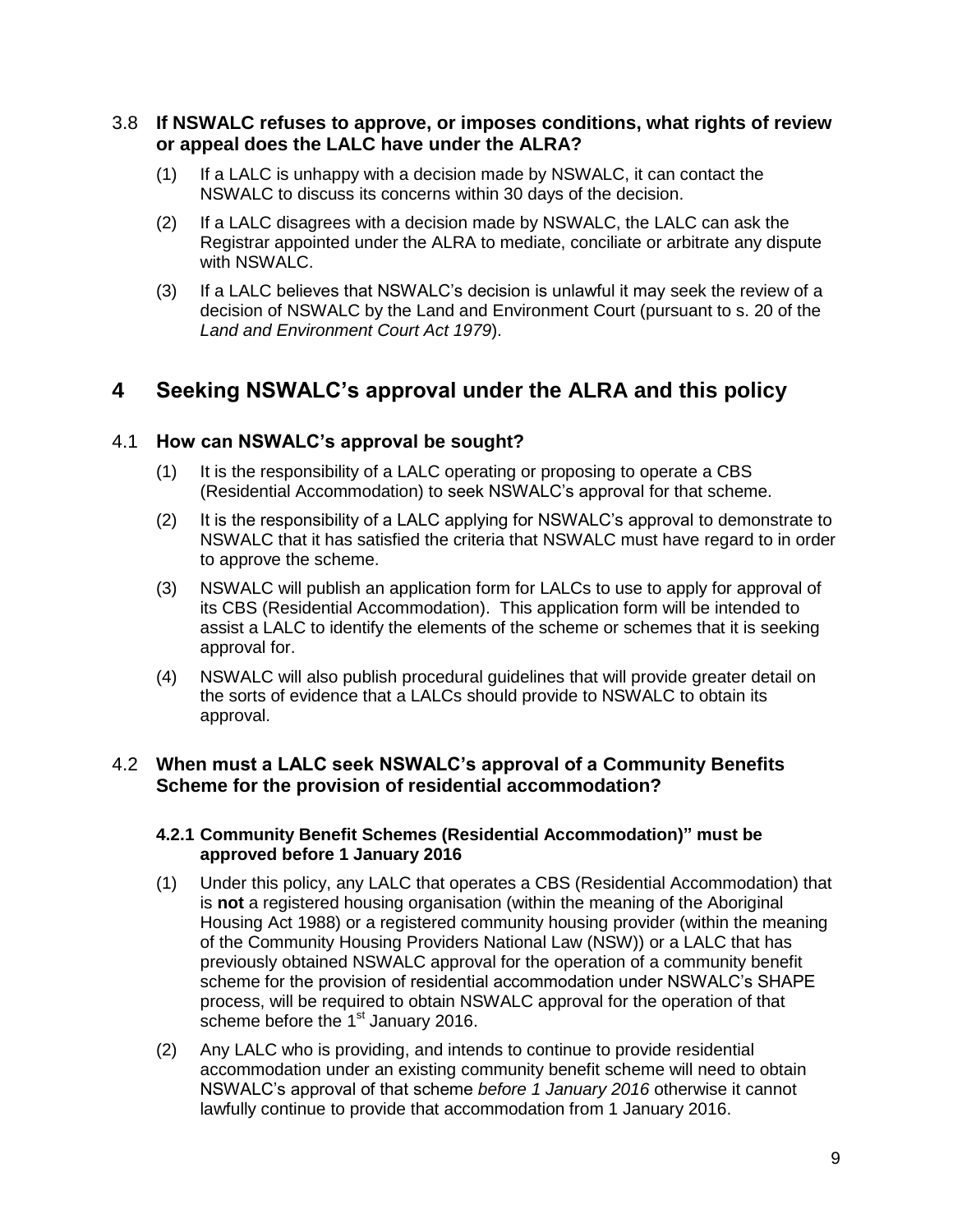#### <span id="page-9-0"></span>**4.2.2 LALCs must seek approval by 31 October 2015**

- (3) Allowing for the time which will be required for NSWALC to consider the many requests that it will receive for approval, NSWALC will require that all LALCs wishing to continue to operate an existing CBS (Residential Accommodation) apply for approval *no later than 31st October 2015*.
- (4) Applying by this date may also allow some time before 1 January 2016 for any LALCs whose schemes are not approved to make alternative arrangements for the ongoing provision of the housing.

## <span id="page-9-1"></span>4.3 **NSWALC's supervision of LALC Community Benefits Scheme (Residential Accommodation)**

- (1) NSWALC will supervise the operation of a LALC CBS (Residential Accommodation) to ensure that the scheme is being operated in accordance with NSWALC approval.
- (2) NSWALC will supervise LALC CBS (Residential Accommodation) by:
	- (a) regularly monitoring the performance of the scheme, and
	- (b) periodically reviewing the scheme.
- (3) NSWALC will generally impose a condition on an approval that the LALC concerned must cooperate with NSWALC's monitoring and review of the scheme.

#### <span id="page-9-2"></span>4.4 **How long does an approval last?**

- (1) Generally, NSWALC's approval of a social housing scheme will not be time restricted.
- (2) If a scheme is approved, then that scheme will have approval unless and until the approval is revoked.

#### <span id="page-9-3"></span>**4.4.1 Limiting the approval period**

(3) However, this may not always be the case. In some cases, NSWALC may decide to impose a time restriction on an approval if it considers that there are reasons why this is desirable.

#### <span id="page-9-4"></span>**4.4.2 Revocation of schemes**

- (4) If, as a result of monitoring and/or review of a LALC CBS (Residential Accommodation), NSWALC considers that the scheme is being operated in a manner contrary to terms of the approval, or that the scheme no longer meets the requirements for approval, NSWALC may revoke its approval.
- (5) NSWALC will not, however, revoke its approval of a CBS (Residential Accommodation) without first:
	- (a) discussing its concerns with the LALC, and
	- (b) giving the LALC notice of its intentions.

The exception to this would be if the particular circumstances required that NSWALC act urgently.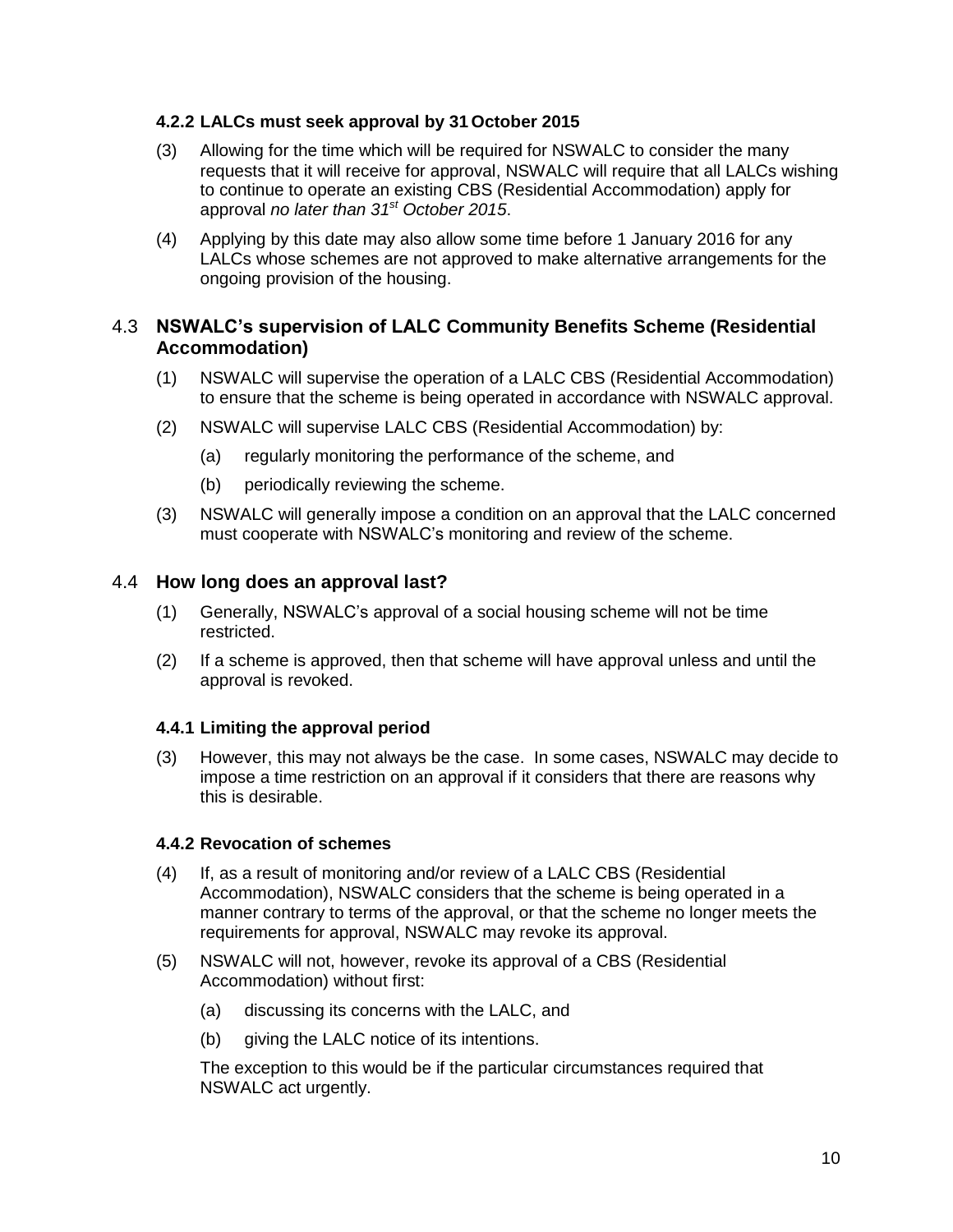### <span id="page-10-0"></span>4.5 **Material changes to a CBS (Residential Accommodation) that may require an amended approval**

- (1) The details of an approved scheme will be set out in the NSWALC approval.
- (2) If the approved scheme changes in any "material" way, it may no longer be covered by the approval. In this case the LALC will need a new approval or an amendment to the existing approval.
- (3) It may not always be straightforward, however, to know whether a change to an approved CBS (Residential Accommodation) is so "*material"* that a new or amended approval is required. A change will be "material" if it affects the statutory basis on which the scheme was approved or its viability. Whether this is so in any particular case will involve a consideration of:
	- the approved scheme (as set out in the approval document); and
	- the nature and extent of the proposed changes to that scheme.
- (4) Some examples of "material" changes to an approved CBS (Residential Accommodation) requiring a new or amended approval may include, but is not limited to:
	- Changes to the income of the scheme
	- Changes to the liabilities of the scheme and the viability of the scheme such as increased borrowings and whether such changes will prevent a LALC from meeting its debts as and when they fall due;
	- Changes to the manner in which the scheme is managed eg from external management to internal management.

## <span id="page-10-1"></span>**5 Can NSWALC be satisfied that the scheme meets the statutory requirements?**

#### <span id="page-10-2"></span>5.1 **Statutory requirement A: Does the scheme comply with the ALRA and the ALR Regulation?**

- (1) As well as being satisfied that the particular requirements of section 52A are met, NSWALC must be satisfied that the scheme complies generally with the ALRA and the ALR Regulations.
- (2) An example of how a scheme may not comply with the ALRA and/or ALR Regulation is where the operation of the CBS (Residential Accommodation) is supported financially by the proceeds of a LALC investment and that investment itself was not authorised.

#### <span id="page-10-3"></span>5.2 **Statutory requirement B: Is the scheme consistent with any applicable policy of the New South Wales Aboriginal Land Council?**

(1) NSWALC will apply this policy when considering whether it can be satisfied that the statutory requirements are met.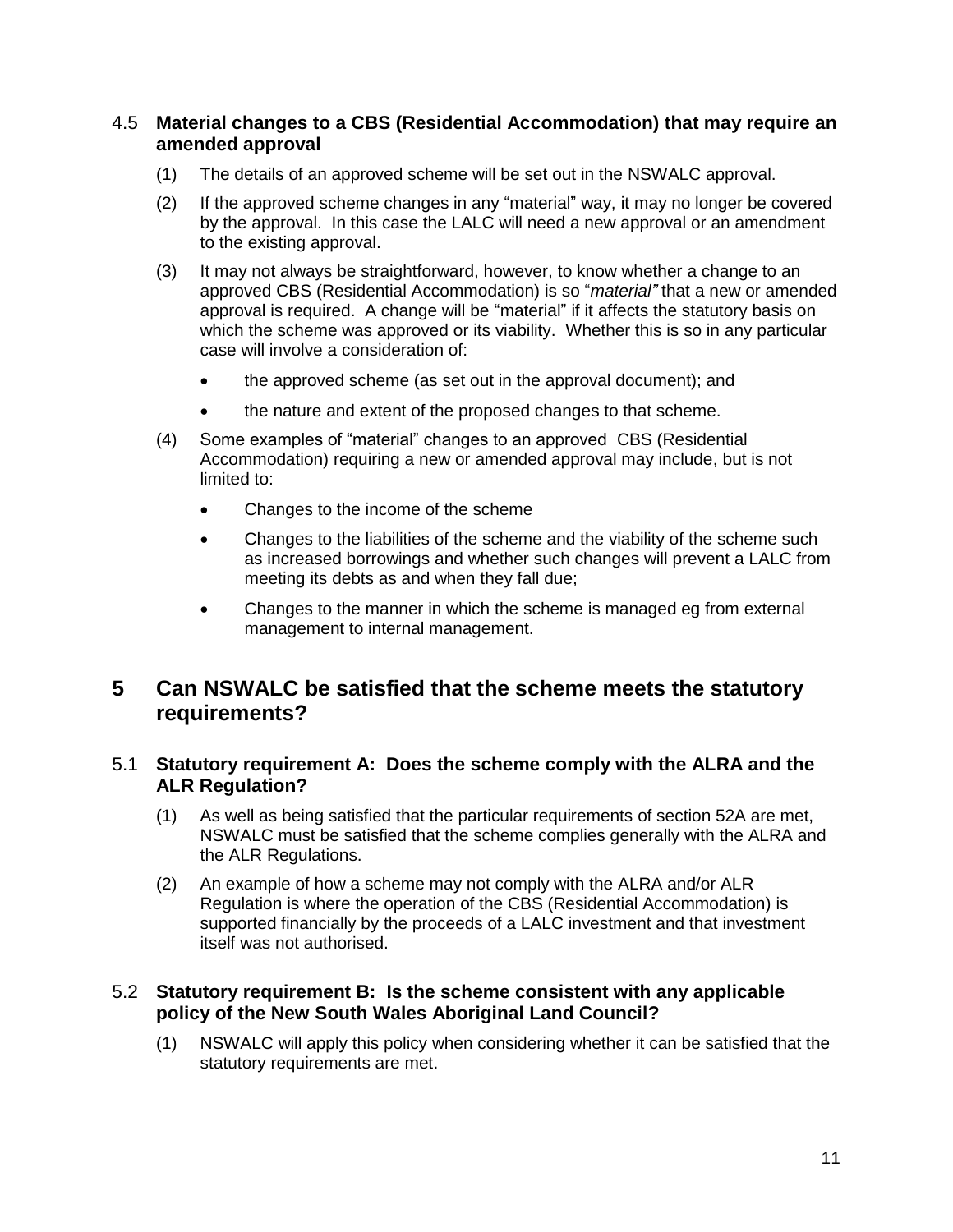(2) In addition, NSWALC must be satisfied that the scheme is consistent with any other NSWALC policy that may be applicable. For example, in some circumstances NSWALC's policy on the approval of LALC land dealings may be applicable to an aspect of a scheme (for example, a development application may be required to construct a new garage and a development application is now a land dealing requiring NSWALC and LALC members' approval).

## <span id="page-11-0"></span>5.3 **Statutory requirement C: Is the scheme consistent with the LALC's community, land and business plan?**

- (1) A scheme will be clearly consistent with the LALC's approved community, land and business plan if the proposal to operate the particular scheme is described in the plan (as one of the LALC's objects or proposed programs).
- (2) NSWALC appreciates, however, that community, land and business plans are long term broad strategic documents which may describe the LALC's objects and intended programs with varying degrees of detail.
- (3) To determine whether it is satisfied that this requirement is met, NSWALC will need to consider, in addition to the full details of the scheme, the LALC's approved community, land and business plan.
- (4) When determining whether it is satisfied that this requirement is met, NSWALC will consider questions such as:
	- Does the community, land and business plan identify rental accommodation as one of the needs of the LALC's community, and is meeting that need, by operating a community benefits scheme for the provision of residential accommodation, identified as one of the LALC's objects?
	- Does the community, land and business plan identify the community benefits scheme for the provision of residential accommodation as one of the programs that the LALC intended to operate?
	- If the community, land and business plan describes a CBS (Residential Accommodation) which is to be provided, is the scheme being considered by NSWALC at odds with the one described in the plan in a material respect?
	- Does the community, land and business plan indicate that the LALC had plans to use the relevant land for a purpose other than the housing?
	- Does the community, land and business plan demonstrate that the LALC had planned not to provide rental accommodation?
- (5) A community benefits scheme for the provision of residential accommodation will not be approved if it is clearly inconsistent with the LALC's community, land and business plan.
- (6) An example of when a proposed community benefits scheme for the provision of residential accommodation may be clearly inconsistent with a LALC's community, land and business plan is if the plan clearly indicated that the LALC did not want to operate such a scheme.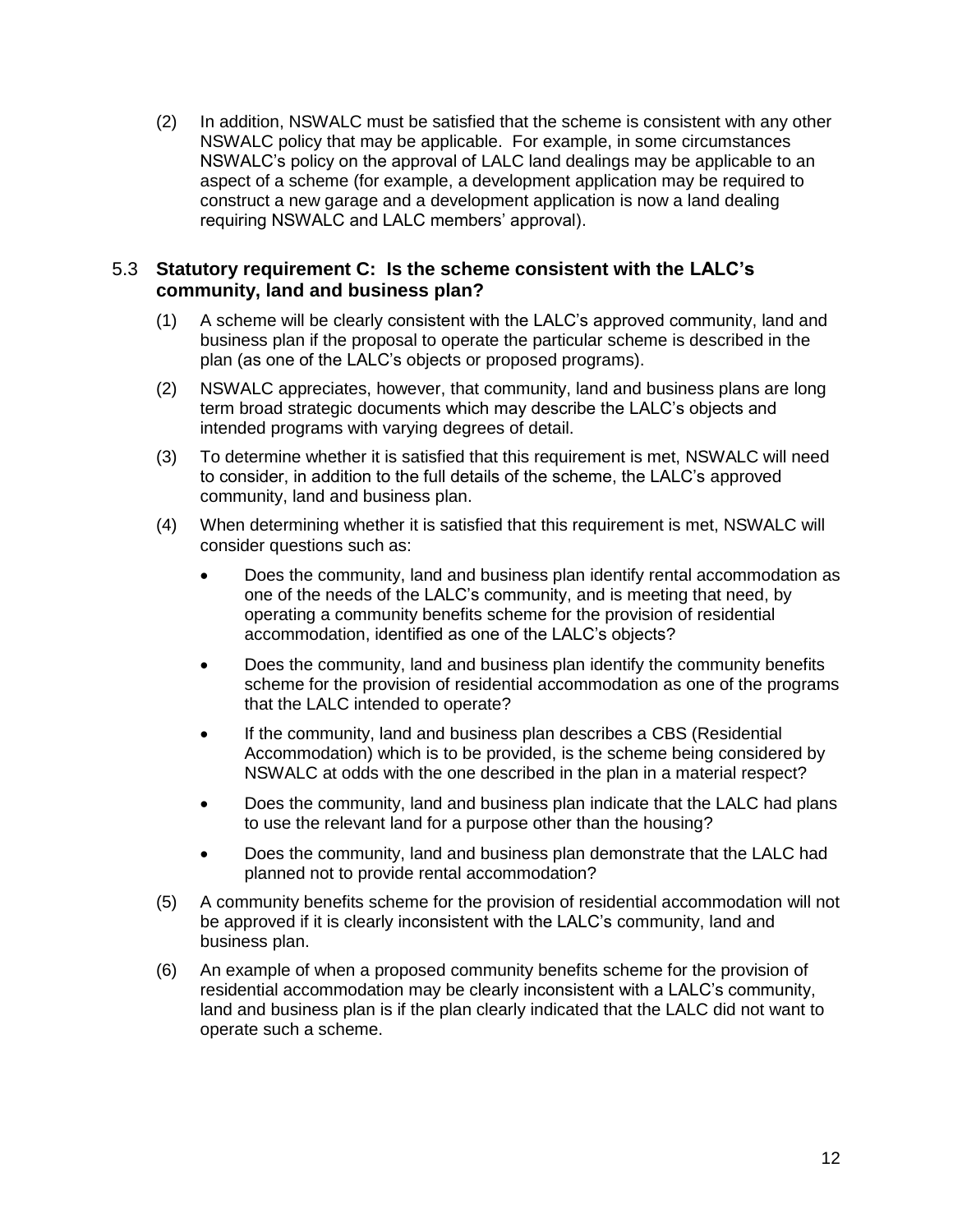### <span id="page-12-0"></span>5.4 **Statutory requirement D: Is the scheme fair and equitable?**

- (1) NSWALC's consideration of whether a scheme is fair and equitable, involves consideration of:
	- (a) Which LALC members and other Aboriginal people are eligible to participate in and benefit from the scheme (who is eligible to have a tenancy)?
	- (b) How the housing is allocated amongst those who are eligible (including how waiting lists are managed and how limited housing resources are allocated)?
	- (c) How the LALC acts towards its tenants and consideration of such things as the terms of the tenancy and respecting and upholding tenant's rights)?
- (2) NSWALC must be satisfied that the scheme is fair and equitable in all significant respects.
- (3) When determining whether it is satisfied that this requirement is met, NSWALC will particularly consider whether the LALC has demonstrated that it has developed and is applying, or will apply, appropriate policies and practices for achieving fairness and equity in these respects. For example, does the LALC have appropriate procedures for:
	- applicants to apply for housing, and in doing so to identify their particular needs for the LALC's housing;
	- determining whether or not an applicant will be granted admission to a waiting list for the scheme and where they will be placed upon that waiting list;
	- allocating housing; and
	- determining the rent payable under the tenancies?

A LALC can most easily demonstrate this by reference to written policies and procedures that it has adopted and is applying, or will apply.

- (4) In relation to fairness between the LALC and its tenants, NSWALC will consider whether the scheme respects and upholds tenant's rights. For example, NSWALC may consider whether, under the scheme, tenants are being, or will be:
	- offered a residential tenancy agreement that outlines rights and responsibilities;
	- provided with, and have a chance to review and correct, a condition assessment of the property;
	- made fully aware of the key terms of the tenancy, such as their obligation to pay rent at the agreed level, the agreed term of the lease and the ways in which the lease can be terminated;
	- advised about how the LALC receives and deals with complaints regarding the tenancy; and
	- advised about how they may complain to an external body about the tenancy.

#### <span id="page-12-1"></span>5.5 **Will the scheme be administered in a responsible way?**

(1) Whether a scheme will be administered in a responsible way involves NSWALC considering whether matters such as: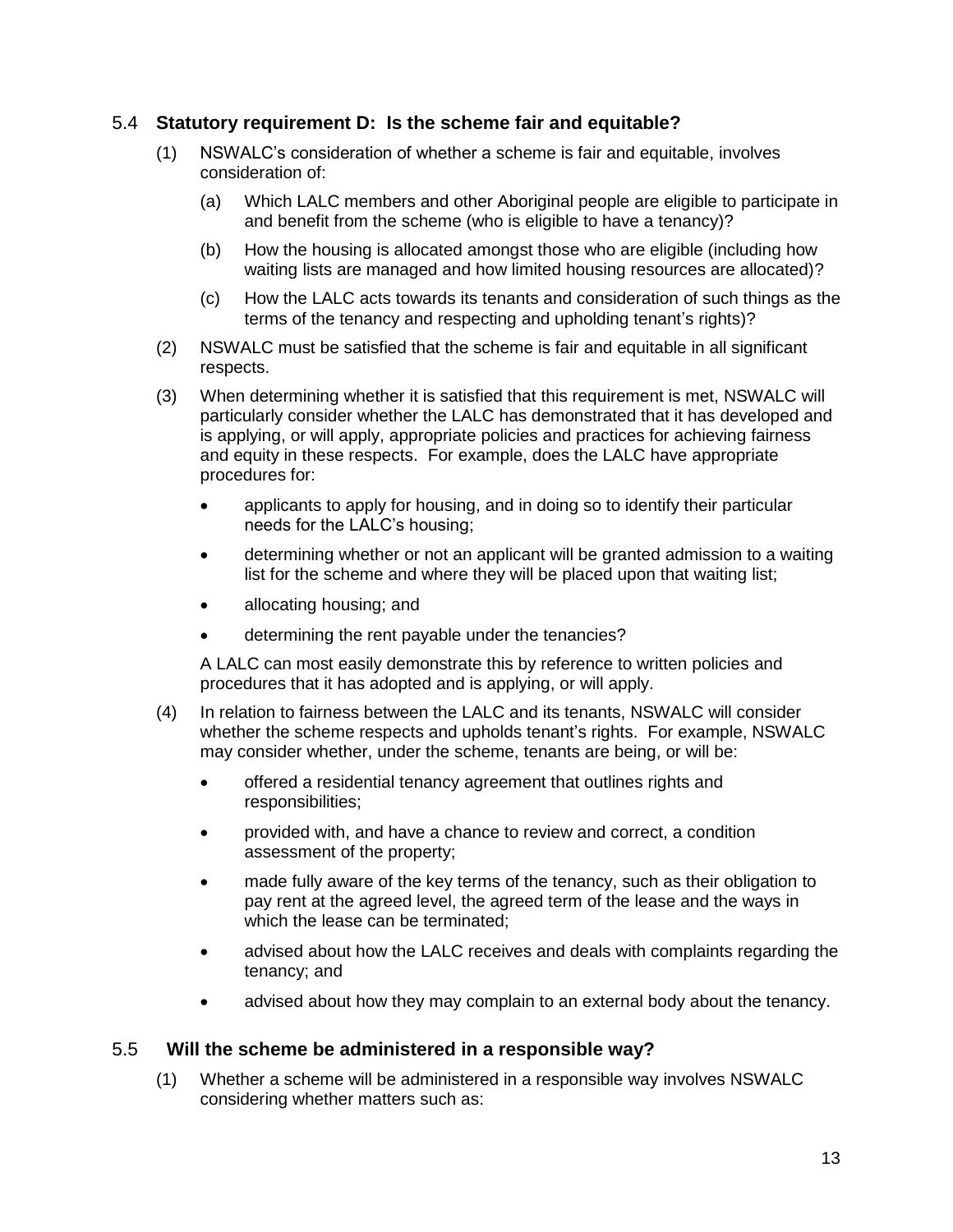- seeking access to available funding and assistance sources;
- repairing damage to the properties, including that caused by tenants;
- maintenance of the properties, including plans for funding such maintenance;
- collecting rental arrears; and
- keeping necessary records,

are being undertaken by the LALC or where there is a clear intention to undertake these activities.

- (2) NSWALC's consideration of this requirement will include consideration of:
	- (a) the scheme itself, including written policies and procedures for implementing the scheme; and
	- (b) the LALC and how it is operating the scheme, or how it has performed its functions generally in the past and can be expected to operate the scheme.
- (3) A LALC that can demonstrate that it has appropriate systems in place, and a history of sound administration, is unlikely to have difficulty with this requirement. However, a LALC that has a continuing history of poor administration, particularly in relation to management of its residential accommodation scheme, is likely to have to satisfy NSWALC to a greater degree that its scheme will be administered responsibly.

#### <span id="page-13-0"></span>5.6 **Will the scheme be administered in a transparent way?**

- (1) Whether the scheme will be administered in a transparent way involves consideration of whether:
	- (a) the rules or criteria for determining important matters such as how limited housing resources are allocated are visible; and
	- (b) whether the application of those rules, and other decision making in relation to the scheme, will be open and transparent.
- (2) NSWALC's consideration of this requirement will include consideration of:
	- (a) the scheme itself, and in particular any written policies and procedures for implementing the scheme; and
	- (b) the LALC and how it is operating the scheme, or how it has performed its functions generally in the past and can be expected to make decisions about and otherwise operate the scheme.
- (3) A LALC will most easily be able to satisfy NSWALC that this requirement is met if:
	- (a) its scheme has well documented policies or procedural documents clearly setting out the basis on which decisions will be made for matters such as allocation of its limited housing, and rent setting, and how complaints will be managed and responded to;
	- (b) those documents have been discussed with and are available to members and other potential tenants;
	- (c) it has good record keeping practices; and
	- (d) it has a good history of open and transparent, objective decision making.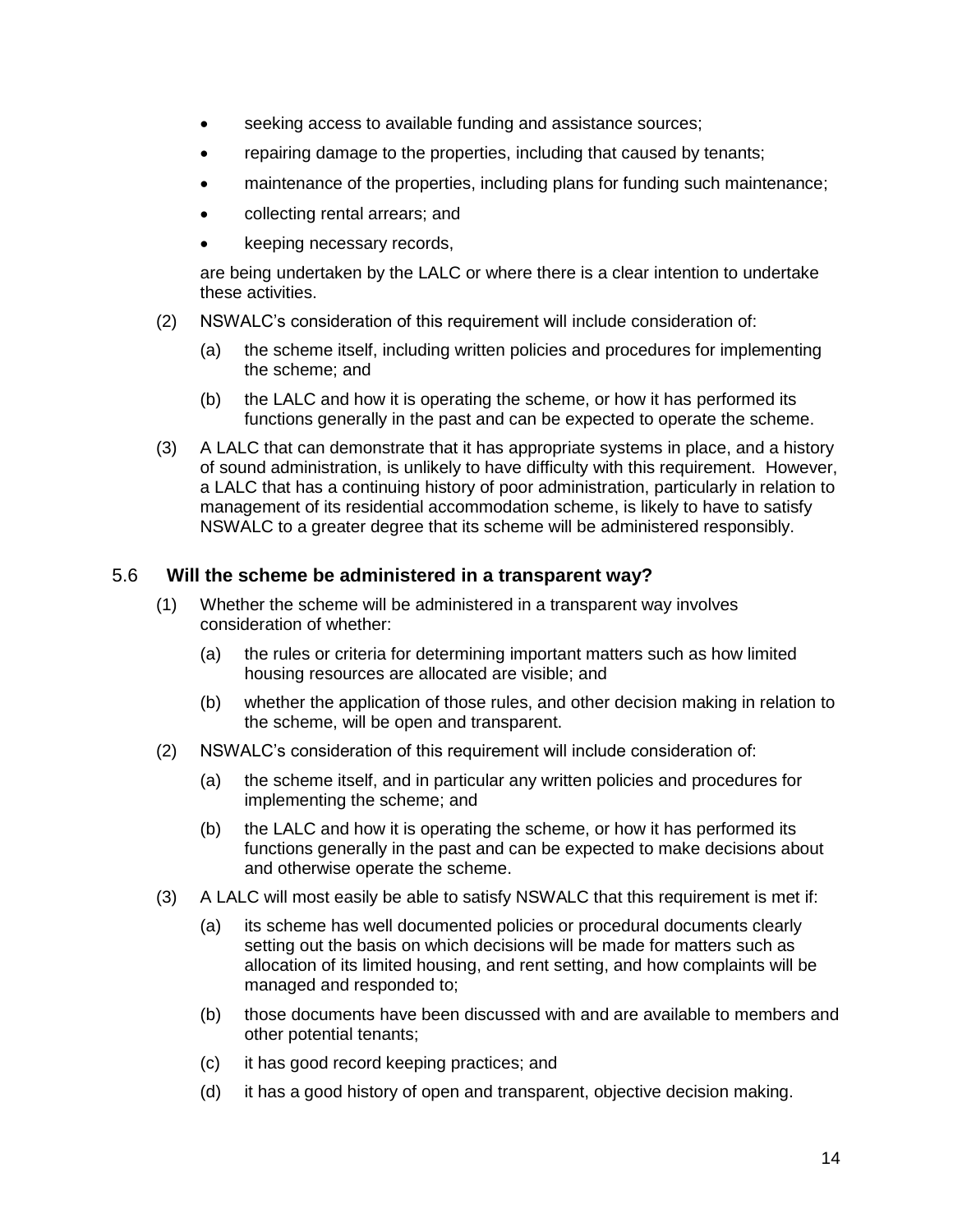### <span id="page-14-0"></span>5.7 **Statutory requirement E: The proposed scheme is not likely to prevent the Local Aboriginal Land Council from being able to meet its debts as and when they fall due?**

- (1) This requirement requires NSWALC to consider whether the operation of a CBS (Residential Accommodation) scheme could prevent the LALC from being able to meet its debts when they fall due.
- (2) This will require consideration of the expenses and income of the scheme as well as the overall financial position of the LALC.
- (3) For NSWALC to consider this , a LALC must include with its application for approval a credible budget for the scheme in which:
	- (a) all reasonably foreseeable expenses of the scheme, including reasonable repairs and maintenance requirements are provisioned for; and
	- (b) all income projections are realistic.
- (4) Whether the budget for the scheme is realistic may be ascertained by reference to such things as:
	- (a) whether easily foreseeable items of expenditure involved in the provision of residential accommodation have been adequately provided for;
	- (b) whether the rent setting is realistic; and
	- (c) in the case of existing schemes, the past income and expenditure of the scheme.
- (5) The expenses of providing a rental accommodation scheme, where the housing is already constructed, will include:
	- rates and charges;
	- insurances;
	- employment costs for any LALC staff who administer the scheme;
	- fees for any external providers who provide all or part of the scheme on behalf of the LALC; and
	- a reasonable level of repairs and maintenance.
- (6) Income from the scheme will generally be derived from rent payable by the tenant and collected by the landlord or managing agent; and may also include external funding and subsidies from the Aboriginal Housing Office or from other government or non-government agencies or other income streams of the LALC.
- (7) In addition, it may be that a LALC chooses to apply income derived from sources such as:
	- the profit from specified commercial operations, or
	- the interest earned on an investment fund

to meet the expenses of a scheme. In relation to such income sources, however, NSWALC will only treat them as being attributable to the scheme if it is clear that the income from that source:

(a) legally must (such as where there is a trust deed); or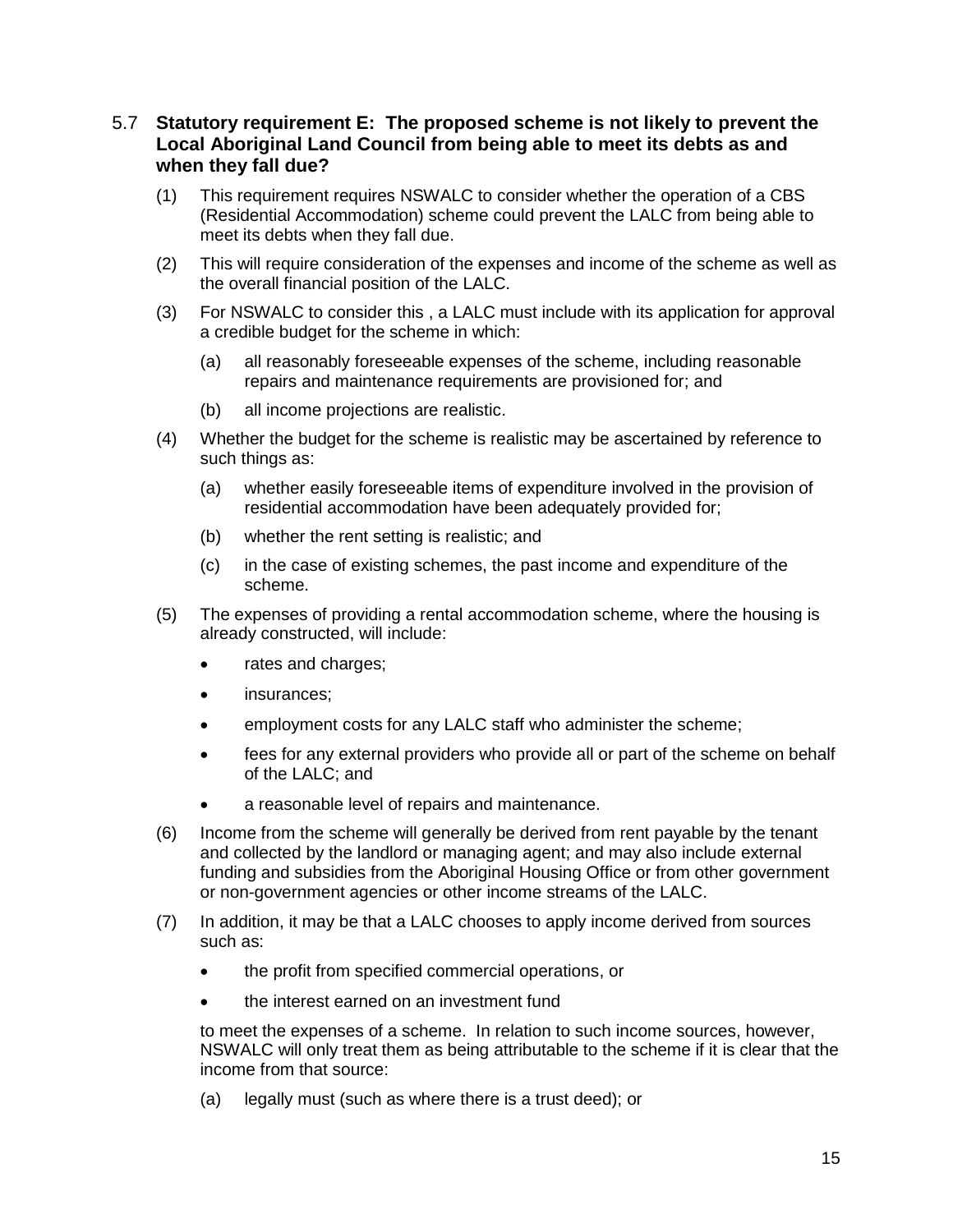(b) reliably will,

be applied to the scheme.

(8) Where an intended income source has been identified but the availability of the income has not yet been confirmed – such as where a funding application has been made but not determined – NSWALC may be satisfied that the income is likely to be obtainable. Having regard to that anticipated income, NSWALC may be satisfied that the scheme's income *will be* equal to the expenses. In these circumstances, however, NSWALC may impose a condition on any approval to the effect that the approval is to be reviewed at a time when the availability or otherwise of the income will be confirmed.

<span id="page-15-0"></span>**If NSWALC cannot satisfy itself that the scheme is not likely to prevent the LALC from being able to meet its debts as and when they fall due, then NSWALC must refuse to approve the proposed scheme.**

## 5.8 **Statutory requirement F: The need for the proposed benefits is not otherwise being adequately met**

In relation to any scheme the LALC will have to demonstrate that there is a need for the housing and that it is not otherwise being adequately met by, for example, the general rental market or other social housing providers. If NSWALC cannot be satisfied that there is an unmet need for the proposed housing scheme, it must refuse to approve the proposed scheme (s.52A (2) (f)).

## <span id="page-15-1"></span>**6 What action may NSWALC take where LALC residential accommodation schemes are not approved?**

## <span id="page-15-2"></span>6.1 **Action to assist the LALC to decide what to do with a scheme that is not approved (or where approval is revoked)**

- (1) If NSWALC does not approve a CBS (Residential Accommodation), it will take steps to guide and assist the LALC to decide what it should do. The aim will be to guide and assist the LALC to avoid breaching the ALRA by providing housing under the unapproved existing scheme after the 31<sup>st</sup> of December 2015.
- (2) In some cases, for example, a LALC's best alternative to providing a CBS (Residential Accommodation) itself may be to lease its existing housing stock to another housing provider which is better placed to provide the housing. In such cases NSWALC may be able to assist in identifying an appropriate housing provider that could be used.
- (3) It should be noted that if a LALC was to lease its housing stock to an external provider in this way, this would be a "land dealing" for the purposes of Division 4 of Part 2 of the ALRA. As such, the lease would need NSWALC's approval in accordance with s.42E of the ALRA. LALCs should refer to Division 4 of Part 2 of the ALRA, as well as NSWALC's policy on land dealings, in this regard. It may also be a form of community benefit scheme requiring approval under s.52A of the ALRA. There would not, however, be any need for the LALC to make two separate approval applications and have the lease approved through two different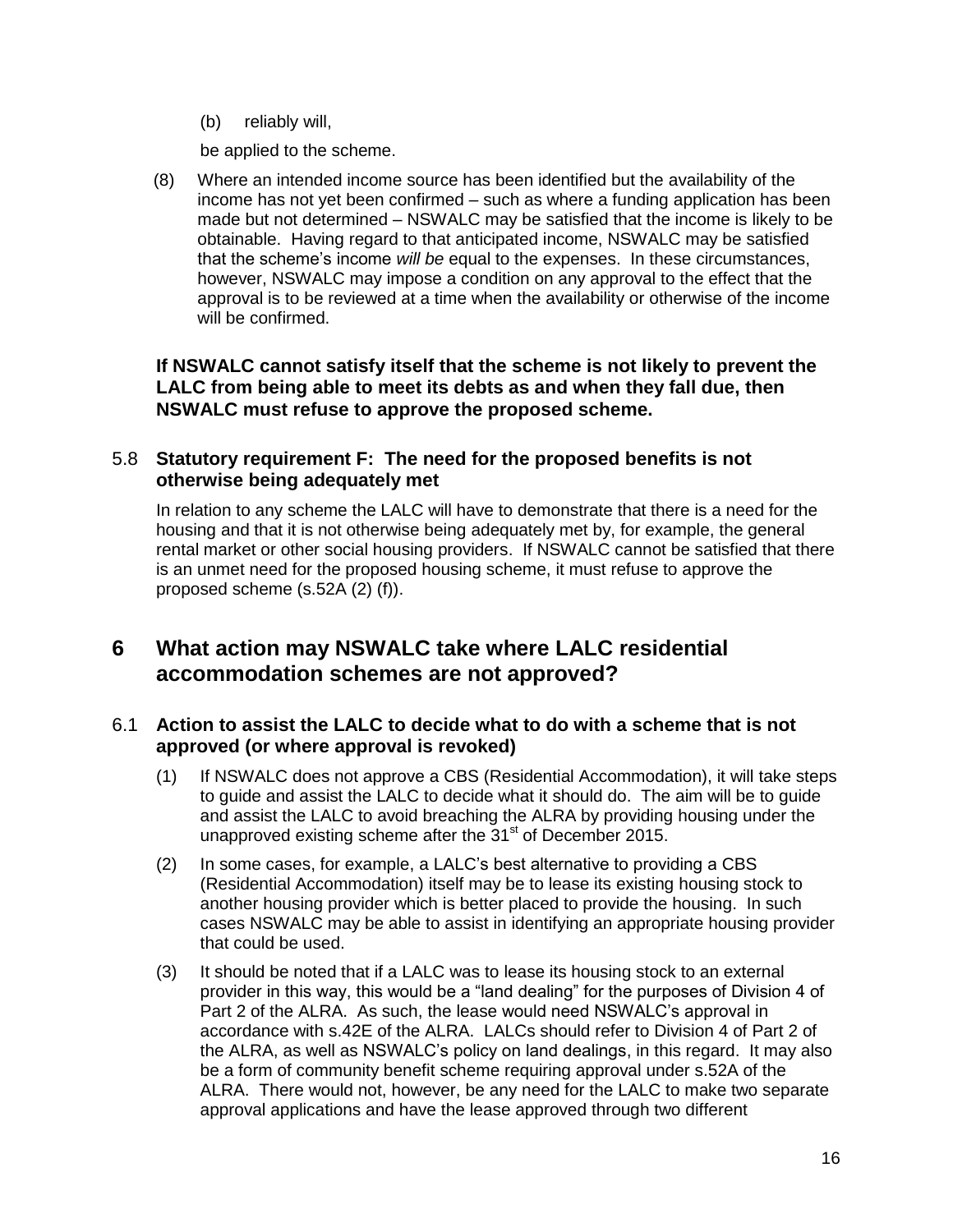assessment processes. NSWALC would treat the application for land dealing approval as also being an application for approval as a community benefits scheme.

## <span id="page-16-0"></span>6.2 **Action if a LALC provides a scheme without NSWALC's approval**

- (1) A LALC which continued to provide a CBS (Residential Accommodation) without approval from NSWALC would be breaching the ALRA and acting beyond its lawful authority.
- (2) In these circumstances, NSWALC will consider taking one or more of the following steps:

#### Cessation of funding

(a) If the LALC is operating the scheme in breach of the ALRA, and is a party to a Funding Agreement with NSWALC, NSWALC may be required to cease funding of the LALC.

#### Registrar's compliance direction

(b) NSWALC may request the Registrar to issue a direction to the LALC under section 235 of the ALRA to comply with the ALRA. If a direction was issued and the LALC failed to comply with it, the Registrar could refer the matter to the Court for determination (section 236). The Court could, after hearing the matter, give directions to the LALC to determine the matter. If the LALC contravened such a direction, it would be guilty of an offence and could be required to pay a fine (section 237).

### Consent to administration

- (c) NSWALC may consent to the appointment of an administrator to the LALC (section 222). Such an appointment may be made if a LALC is operating a CBS (Residential Accommodation) in contravention of the requirement for that scheme to be approved by NSWALC.
- (d) The ALRA provides an Administrator that has been appointed on this ground with the authority to approve a LALC dealing that is necessary for the purposes of either obtaining NSWALC approval for the operation of the scheme, gaining registration as an Aboriginal housing organisation within the meaning of the Aboriginal Housing Act 1998 or gaining registration as a community housing provider within the meaning of the Community Housing Providers National Law (NSW)
- (e) Liaison with Registrar and Minister regarding dissolution

NSWALC may encourage the Registrar to issue a report to the Minister recommending dissolution if one of the circumstances in s.91 (1) of the ALRA appears to exist. Section 91(1)(i) provides that the operation of an unapproved CBS (Residential Accommodation) is a possible trigger for dissolution.

## <span id="page-16-1"></span>**7 Interaction of the ALRA and NSWALC's approval with the**  *Aboriginal Housing Act 1998* **(NSW) and the Aboriginal Housing Office**

It is important to recognise that NSWALC's approval of a housing scheme under the ALRA is an entirely separate process to the Aboriginal Housing Office's ("AHO") process for